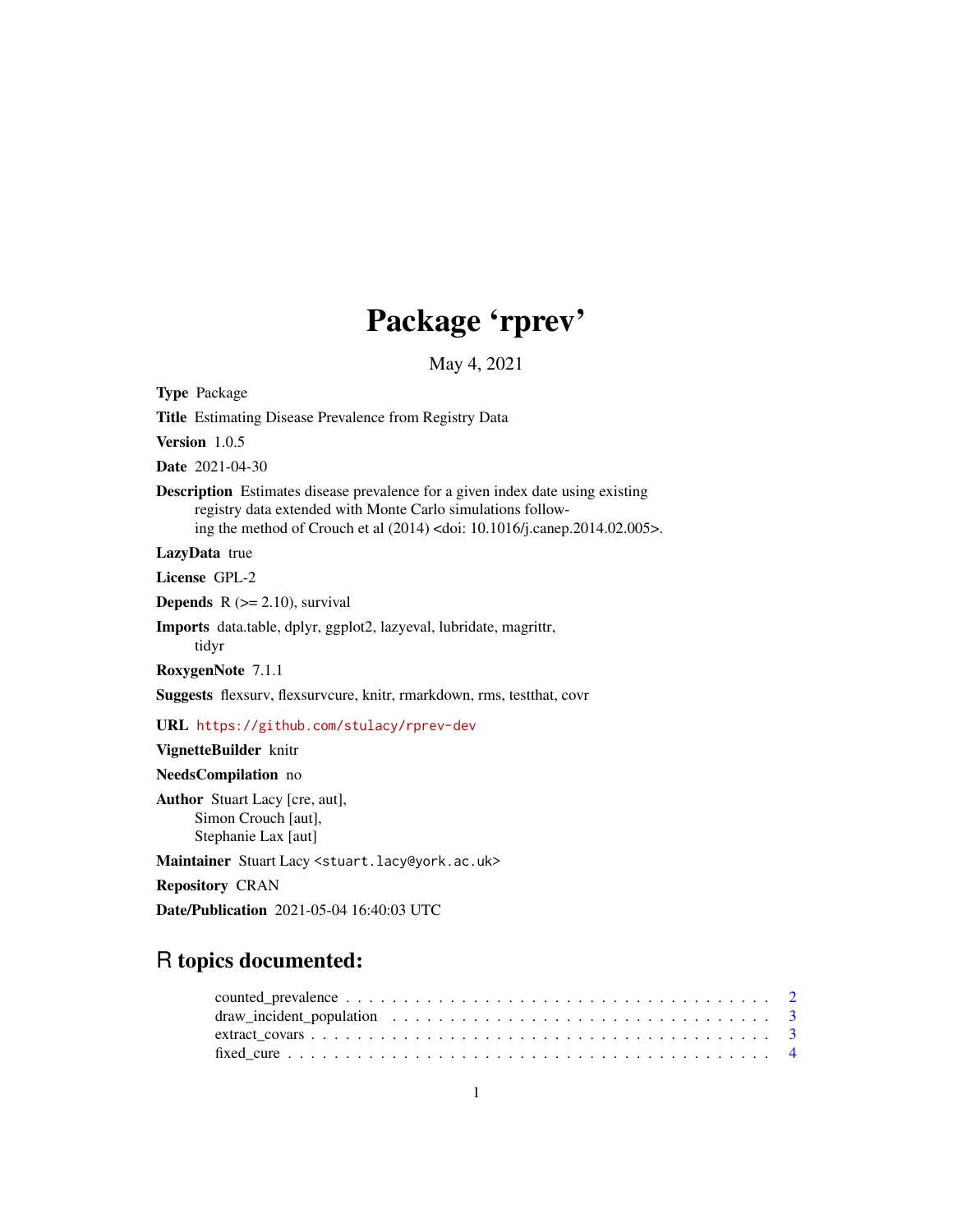# <span id="page-1-0"></span>2 counted\_prevalence

| Index |  |
|-------|--|
|       |  |
|       |  |
|       |  |
|       |  |
|       |  |
|       |  |
|       |  |
|       |  |
|       |  |
|       |  |
|       |  |
|       |  |
|       |  |
|       |  |

counted\_prevalence *Count prevalence from registry data.*

# Description

Counts contribution to prevalence at a specific index from each year of a registry. A person is included as contributing to disease prevalence if they are incident within the specified time-span, and are either alive or censored at the index date. The rationale for including censored cases in prevalence estimation is that such cases have typically been lost to follow-up, and are often more likely to have been alive at the index date than not.

#### Usage

```
counted_prevalence(formula, index, data, start_date, status_col)
```
# Arguments

| formula    |                                                                                                                                                                              |
|------------|------------------------------------------------------------------------------------------------------------------------------------------------------------------------------|
| index      | The date at which to estimate point prevalence as a string in the format YYYY-<br>MM-DD.                                                                                     |
| data       | A data frame with the corresponding column names provided in form.                                                                                                           |
| start_date | The initial date to start counting prevalence from as a Date object. Typically the<br>index date - (Nyears * 365.25). Allows for non-whole year prevalence estima-<br>tions. |
| status_col | The name of the column holding a binary indicator variable of whether the indi-<br>vidual experienced an event at their event time or was censored.                          |

# Value

The number of prevalent cases at the specified index date as a single integer.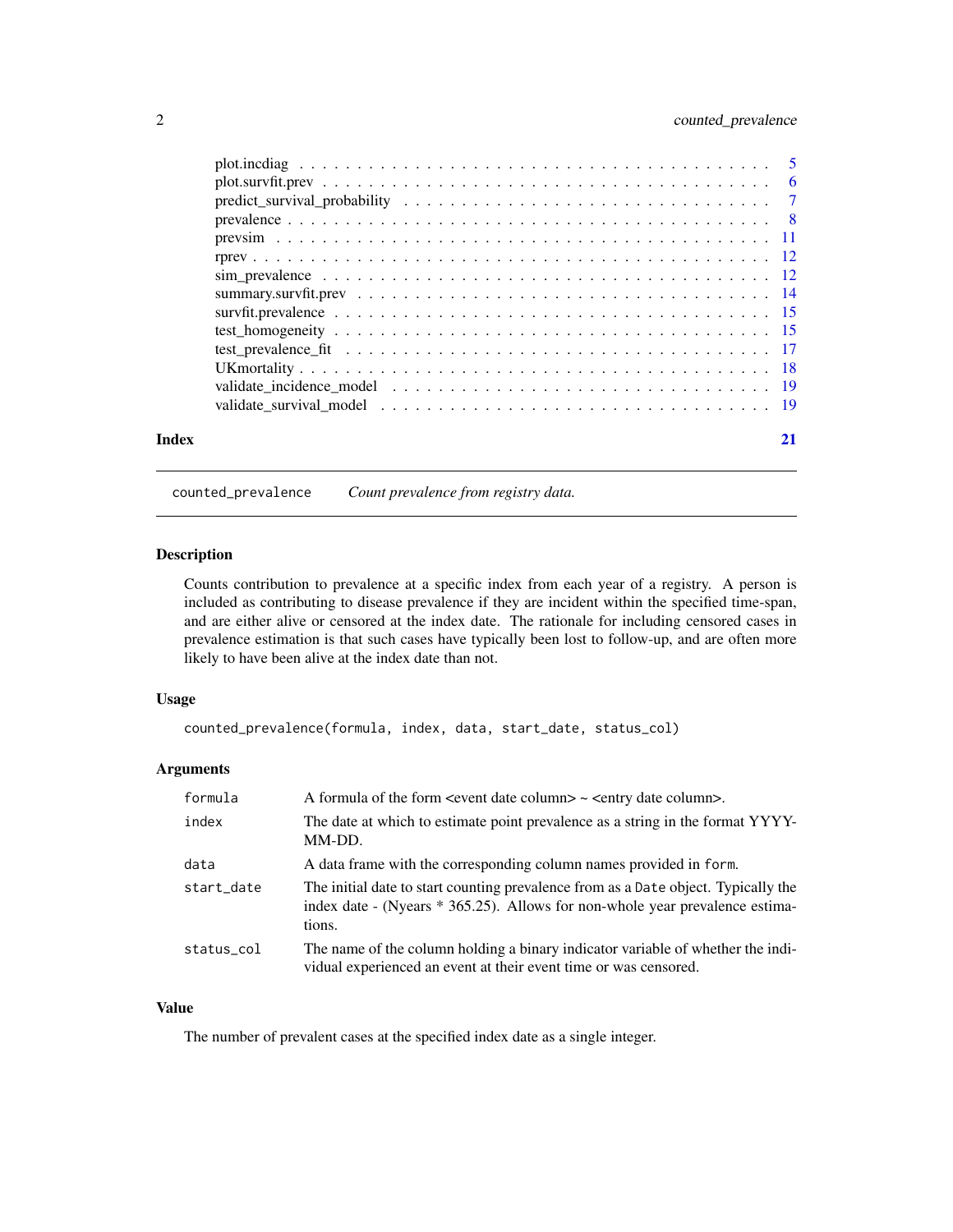```
draw_incident_population
```
*Simulates an incident population according to a specific incidence model*

# Description

This method defines the main behaviour of an incidence model and must be implemented for any class to be used in prevalence.

#### Usage

```
draw_incident_population(object, data, timeframe, covars)
```
# Arguments

| object    | The incidence model.                                                                                                                                                           |
|-----------|--------------------------------------------------------------------------------------------------------------------------------------------------------------------------------|
| data      | The original registry data frame passed into prevalence. It is supplied in this<br>method so that individual level attributes can be sampled from the prior distri-<br>bution. |
| timeframe | The amount of time in days in which to simulate incidence for.                                                                                                                 |
| covars    | Any patient level covariates that must be included in the new simulated incident<br>population, as a character vector. These will correspond to columns in data.               |

### Value

A data frame where each row corresponds to a simulate incident patient. The first column must be incidence time (in days). This will be relative to an unspecified baseline. All covariates specified in covars must be present in this data frame.

extract\_covars *Returns the name of the covariates in the registry data set that are required by the survival model.*

# Description

Used in prevalence to determine which covariates should be sampled when simulating an incident population. This should provide a character vector containing column names of the original registry data set input to prevalence that are used by the survival model.

#### Usage

```
extract_covars(object)
```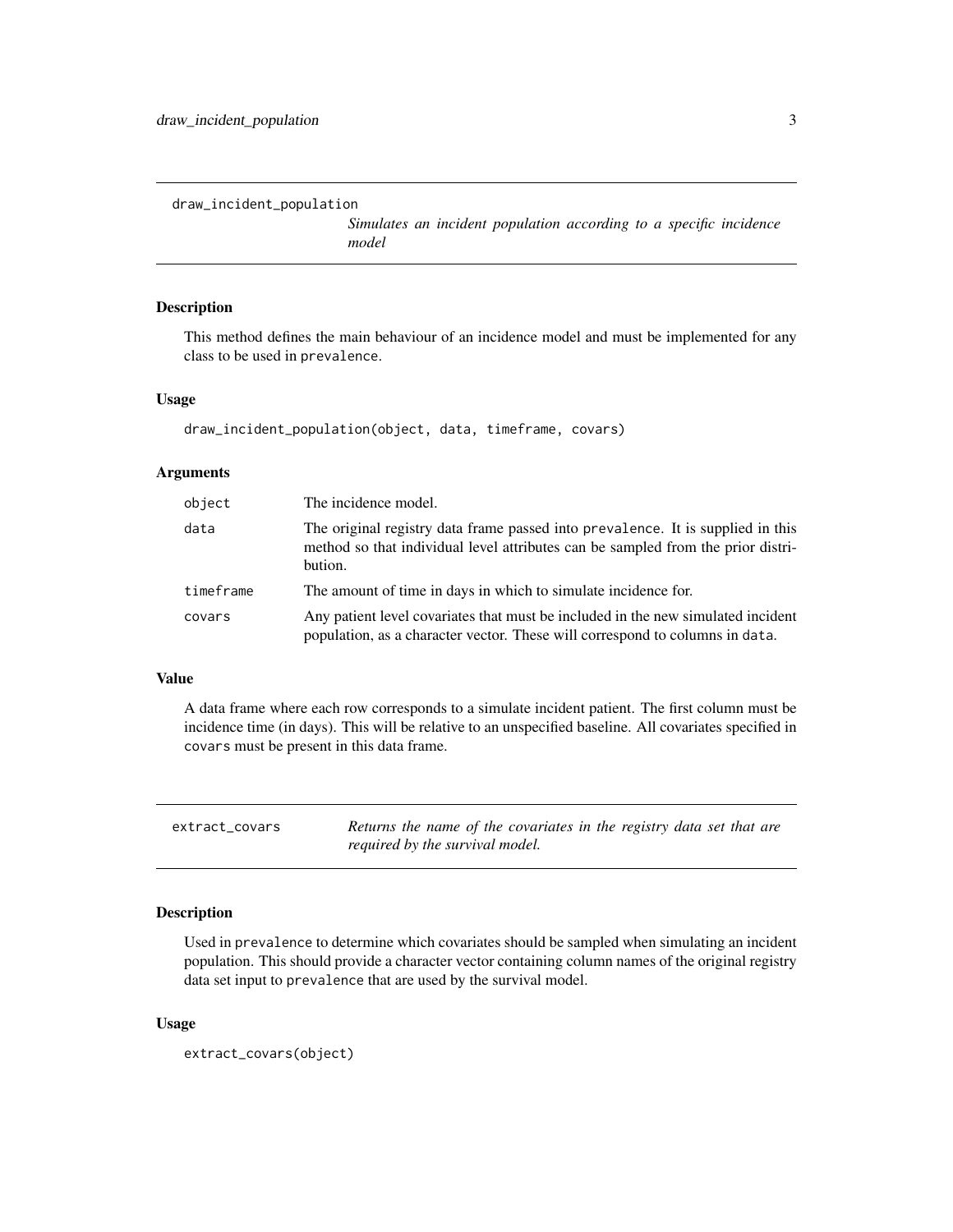#### <span id="page-3-0"></span>Arguments

object The survival object itself

# Value

A character vector holding the column names. Can be NULL if no covariates are used i.e. the survival model is built based on population level data rather than individual level data.

fixed\_cure *Builds survival models for diseases with cured fractions using population mortality tables*

# Description

Fits a cure model which assumes that if an individual has survived beyond a set time-point then they are considered cured and their mortality reverts to population levels. Please read the detailed description below for how to use this model.

#### Usage

```
fixed_cure(
  formula = NULL,
  data = NULL,
  cure_time = 10 * 365.25,daily_survival = NULL,
  population_covariates = NULL,
  dist = c("exponential", "weibull", "lognormal")
)
```
#### Arguments

| formula   | Formula specifying survival function, as used in prevalence with the surv_formula<br>argument. Must be in days.                                                                                                                                                                                                                                                                                                                                                                     |
|-----------|-------------------------------------------------------------------------------------------------------------------------------------------------------------------------------------------------------------------------------------------------------------------------------------------------------------------------------------------------------------------------------------------------------------------------------------------------------------------------------------|
| data      | A data frame with the corresponding column names provided in form.                                                                                                                                                                                                                                                                                                                                                                                                                  |
| cure_time | Time-limit at which a patient is considered cured. Note that if this is 0 or nega-<br>tive then survival will be based purely off the population rates (anything passed<br>into formula and data will be ignored).                                                                                                                                                                                                                                                                  |
|           | daily_survival A data frame comprising population survival as a daily probability for as long<br>as possible, ideally 100 years (36525 days). Defaults to using UK population<br>survival from the UKmortality data set. It must contain columns 'age' and<br><b>Surv</b> , providing the age (in days) and survival probability at that age respec-<br>tively. It can also be stratified by other variables that are found in the survival<br>formula for this model, such as sex. |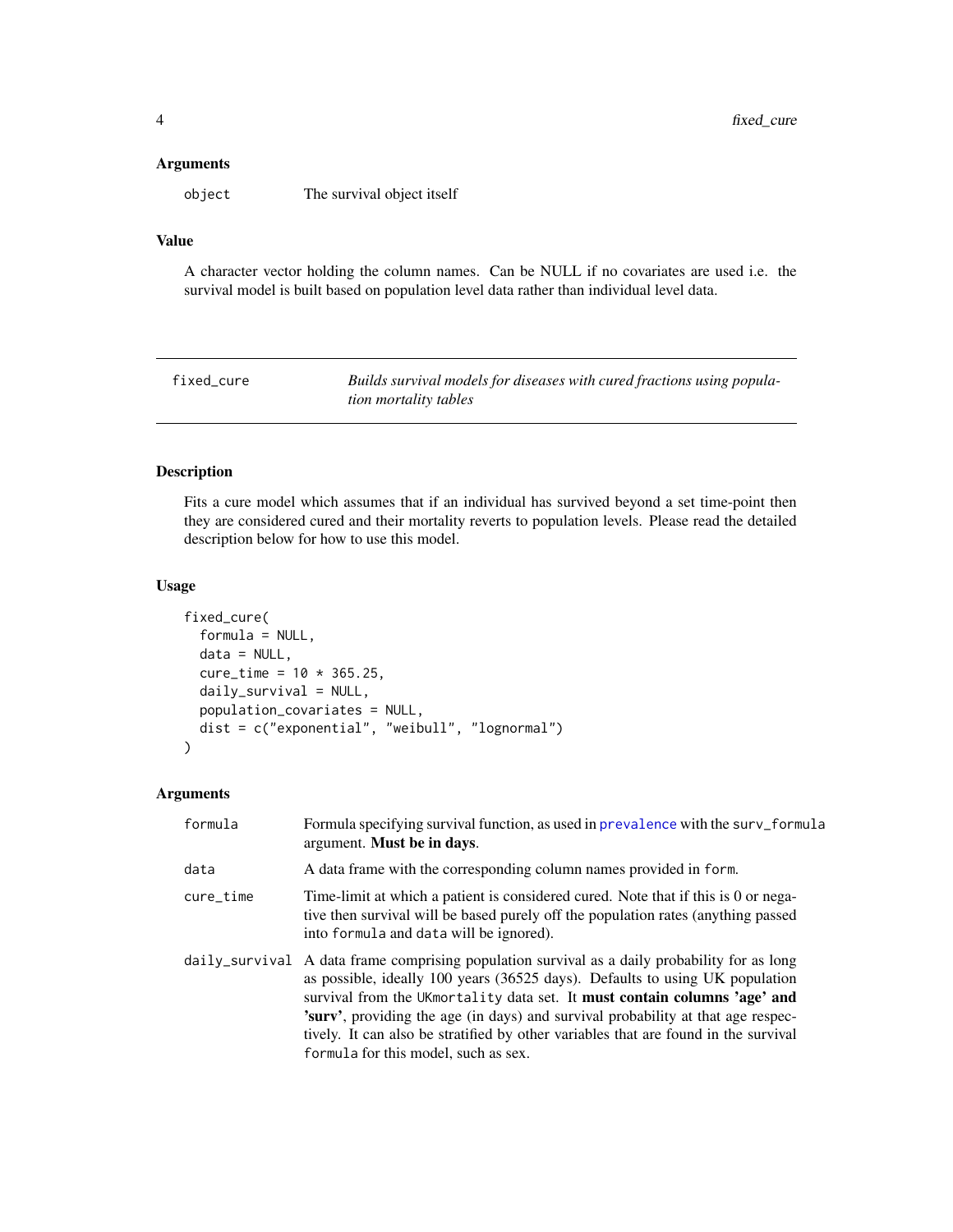# <span id="page-4-0"></span>plot.incdiag 5

| population_covariates |                                                                                      |
|-----------------------|--------------------------------------------------------------------------------------|
|                       | A character vector containing fields to stratify population survival by in addition  |
|                       | to age, as descripted in Details below. These <b>must</b> be the names of columns in |
|                       | both data and daily_survival. If not provided then defaults to the fields that       |
|                       | are present in both data and daily_survival.                                         |
| dist                  | The distribution used by the default parametric survival model.                      |

#### Details

To model population survival, population mortality tables are required, as specified by the daily\_survival argument. If not provided, then the default population mortality is that of the UK population, which goes up to 100 years of age. If a simulated individual has expected lifespan longer than the maximum age in the mortality table then they are estimated to have died at this age limit, which is why it is advantageous to provide as many accurate survival probabilities as possible.

Due to the linking with the registry data and the ability for user-specified mortality tables, there are stricter requirements on the survival models used in cure models than elsewhere. For example, the time-scale of the survival model specified in formula must be in days so that it matches up with the mortality tables. Likewise, age in years must be included as a covariate in the survival model

#### Value

An object of class fixedcure that can be passed into [prevalence](#page-7-1).

plot.incdiag *Visualise disease incidence.*

#### Description

Plots a comparison between the smoothed daily incidence function and actual incidence.

# Usage

```
## S3 method for class 'incdiag'
plot(x, level = 0.95, ...)
```
#### Arguments

| $\mathbf{x}$ | An incidence object.                   |
|--------------|----------------------------------------|
| level        | The desired confidence interval width. |
| $\cdot$      | Arguments passed to plot.              |

#### Details

This function generates a plot from the cumulative incidence object. The incidence rate per year of the registry is shown in red. Mean incidence rate is shown as a solid blue line, with the confidence interval shown in dashed blue lines. The smooth fitted to the cumulative incidence data is shown in green.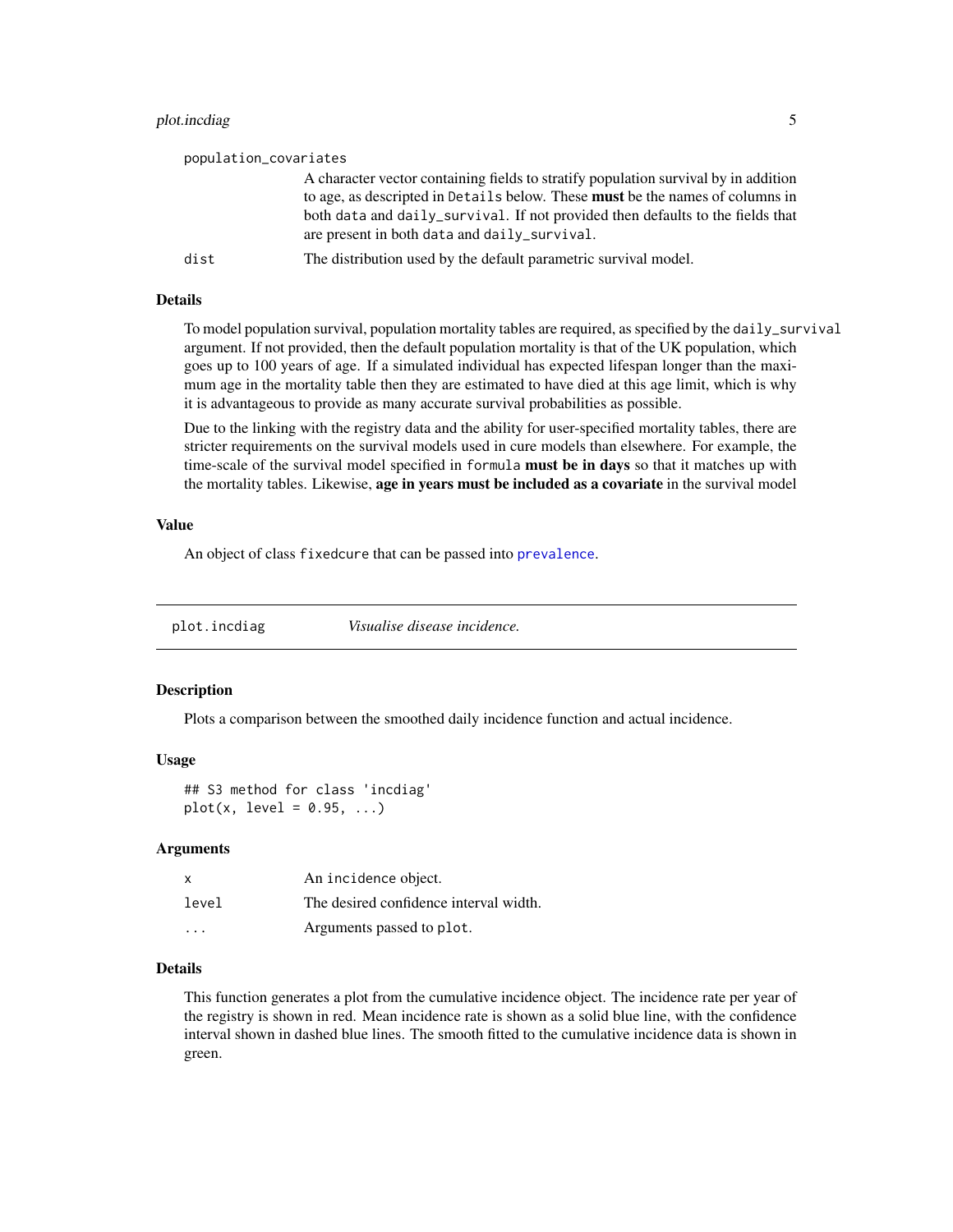# Value

An object of class ggplot.

# Examples

data(prevsim)

```
## Not run:
inc <- test_homogeneity(prevsim$entrydate, population_size=1e6,
                       start = "2004-01-30", num_reg_years = 9)
```
plot(inc)

## End(Not run)

plot.survfit.prev *Plot bootstrapped survival curves.*

# Description

This method plots survival curves for a survfit.prev object.

# Usage

## S3 method for class 'survfit.prev'  $plot(x, \ldots)$ 

# Arguments

| x        | A survfit.prev object.    |
|----------|---------------------------|
| $\cdots$ | Arguments passed to plot. |

# Details

The survival curve for a model formed on all the data is displayed in orange, while the 95 as a grey ribbon.

# Value

An S3 object of class ggplot.

<span id="page-5-0"></span>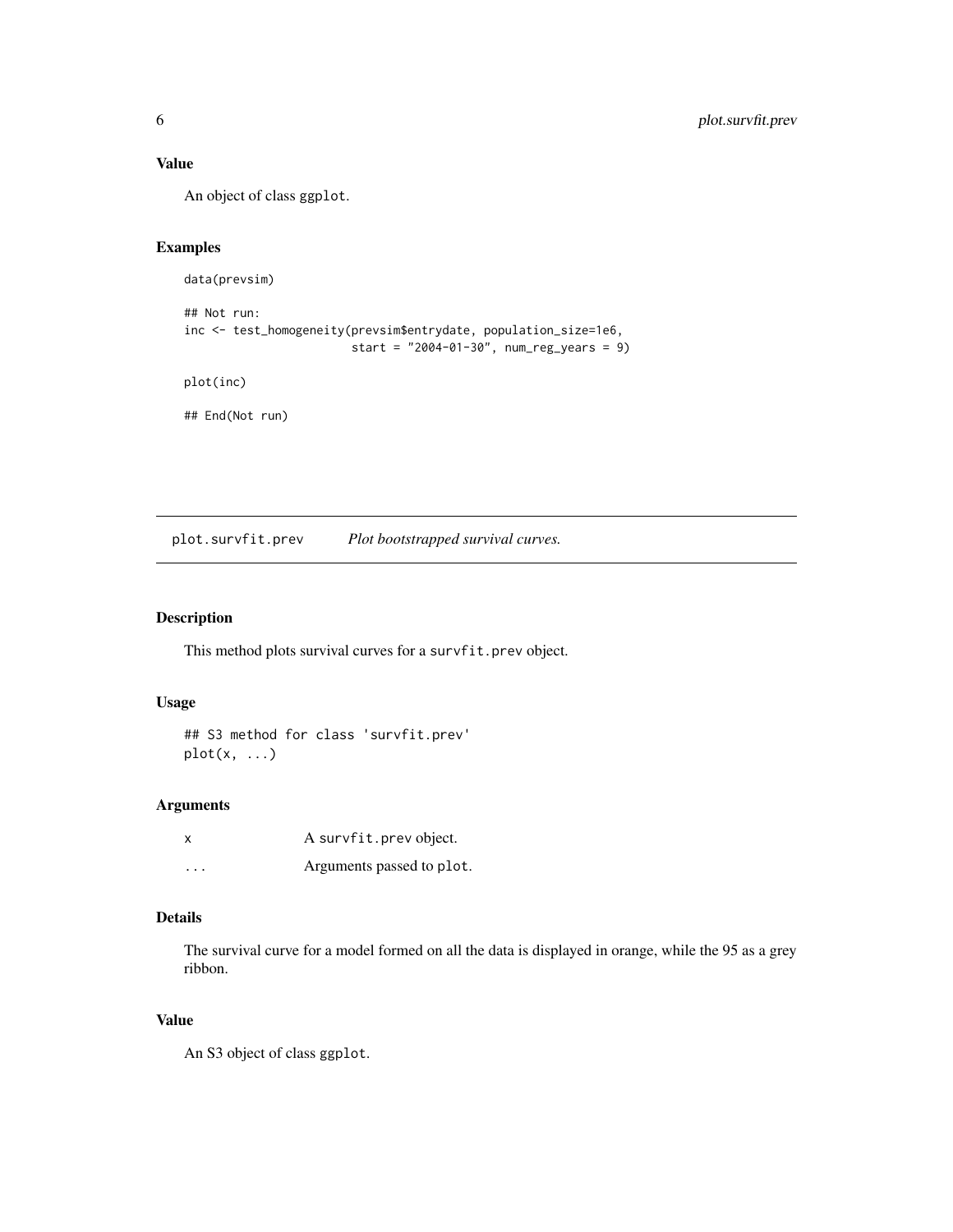# <span id="page-6-0"></span>predict\_survival\_probability 7

# Examples

data(prevsim)

```
## Not run:
prev_obj <- prevalence(Surv(time, status) ~ age(age) + sex(sex) +
                       entry(entrydate) + event(eventdate),
                       data=prevsim, num_years_to_estimate = c(5, 10),
                       population_size=1e6, start = "2005-09-01",
                       num\_reg\_years = 8, cure = 5)
survobj <- survfit(prev_obj, newdata=list(age=65, sex=0))
plot(survobj)
```
## End(Not run)

predict\_survival\_probability *Predicts survival probability for given individuals at specific times.*

# Description

This generic method is required for any survival object used in the main prevalence function.

#### Usage

```
predict_survival_probability(object, newdata, times)
```
# Arguments

| object  | The survival object itself                                                                                                                                    |
|---------|---------------------------------------------------------------------------------------------------------------------------------------------------------------|
| newdata | Simulated incident individuals, with the same attributes specified in extract_covars<br>and found in the supplied registry data to prevalence.                |
| times   | The time at which to estimate the survival probability of the individual in the<br>corresponding row of newdata. Must have as many times as newdata has rows. |

# Value

A vector with the same length as times providing the survival probability estimates.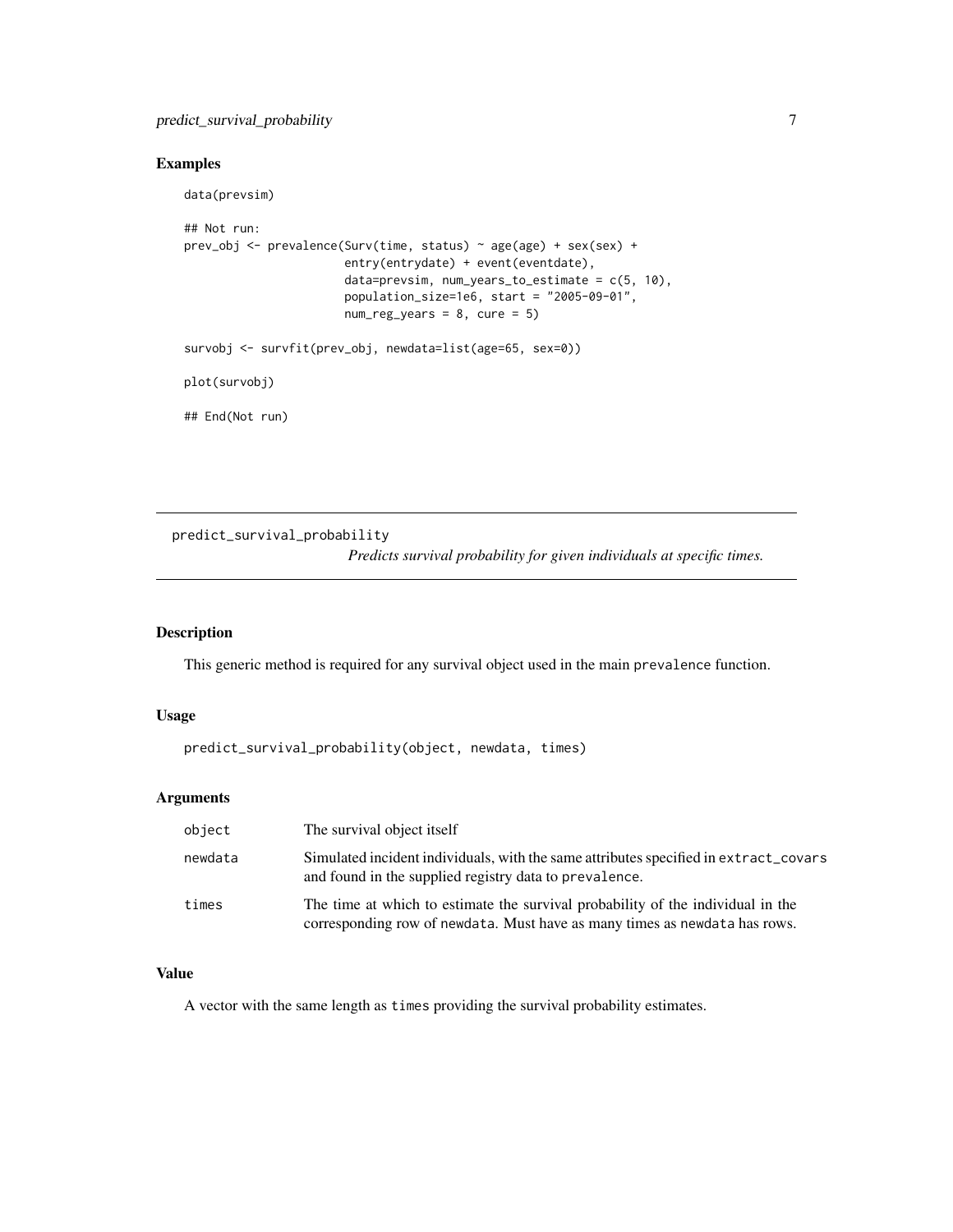#### Description

Point prevalence at a specific index date is estimated using contributions to prevalence from both available registry data, and from Monte Carlo simulations of the incidence and survival process, as outlined by Crouch et al (2004) (see References).

#### Usage

```
prevalence(
  index,
  num_years_to_estimate,
  data,
  inc_formula = NULL,
  inc_model = NULL,
  surv_formula = NULL,
  surv_model = NULL,
  registry_start_date = NULL,
  death_column = NULL,
  incident_column = NULL,
  age_column = "age",
  age\_dead = 100,
  status_column = "status",
  N_boot = 1000,
  population_size = NULL,
 proportion = 1e+05,
  level = 0.95,
  dist = c("exponential", "weibull", "lognormal"),
  precision = 2
)
```
#### Arguments

| index                 | The date at which to estimate point prevalence as a string in the format YYYY-                                                                                                                                                                                                                                              |
|-----------------------|-----------------------------------------------------------------------------------------------------------------------------------------------------------------------------------------------------------------------------------------------------------------------------------------------------------------------------|
|                       | MM-DD.                                                                                                                                                                                                                                                                                                                      |
| num_years_to_estimate |                                                                                                                                                                                                                                                                                                                             |
|                       | Number of years of data to consider when estimating point prevalence; multiple<br>values can be specified in a vector. If any values are greater than the number<br>of years of registry data available before index_date, incident cases for the<br>difference will be simulated.                                          |
| data                  | A data frame with the corresponding column names provided in form.                                                                                                                                                                                                                                                          |
| inc_formula           | A formula specifying the columns used in the incidence process. The LHS<br>should be the name of the column holding the incident dates, with the RHS<br>specifying any variables that should be stratified by, or 1 if no stratification. For<br>example, with the supplied prevsime data set, it could be used as follows: |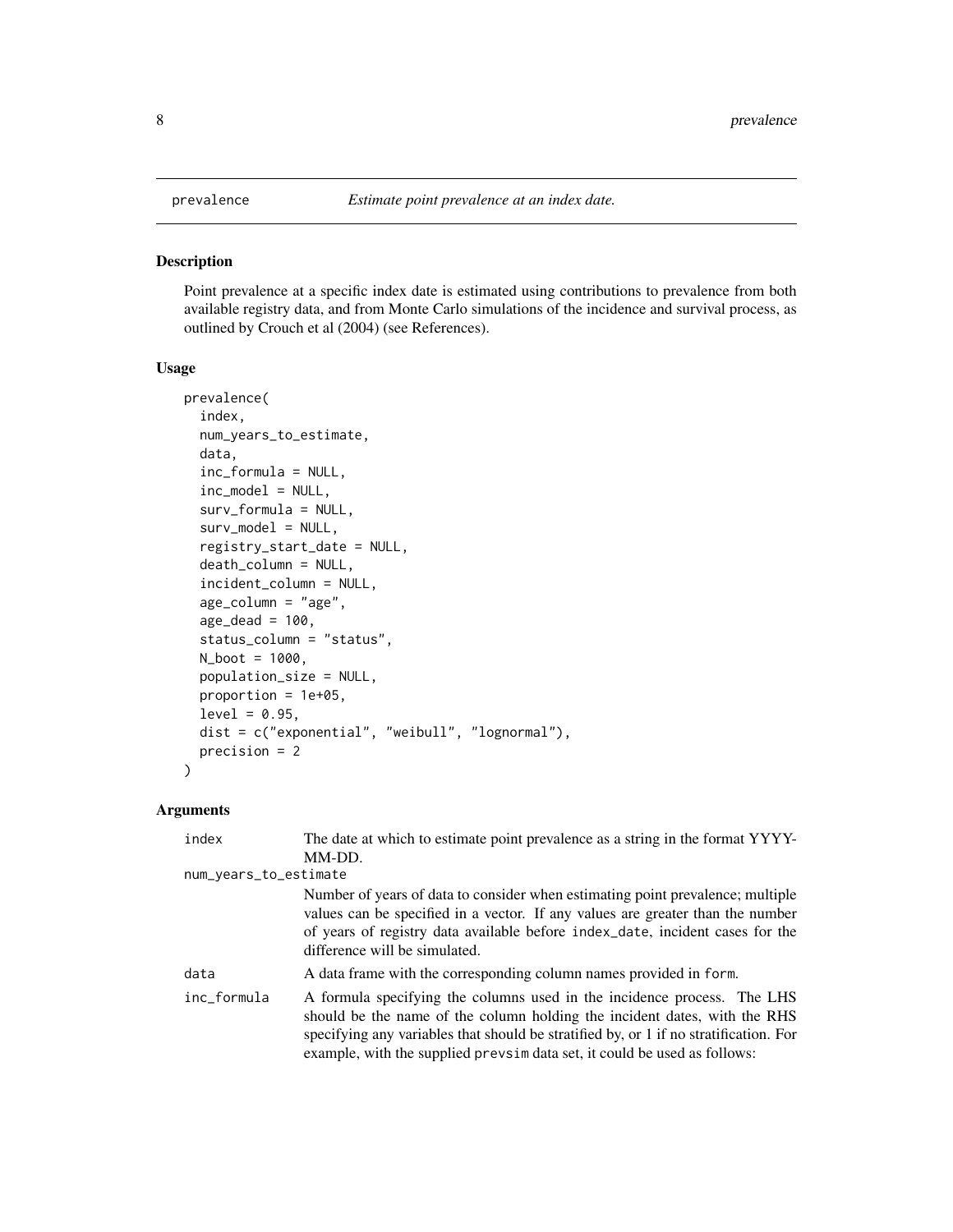|                     | entrydate $\sim$ 1 for a non-stratified process. entrydate $\sim$ sex for a process that<br>will stratify incidence by sex.                                                                                                        |
|---------------------|------------------------------------------------------------------------------------------------------------------------------------------------------------------------------------------------------------------------------------|
| inc_model           | An object that has a draw_incident_population method. See the vignette for<br>further guidance.                                                                                                                                    |
| surv_formula        | A formula used to specify a survival model, where the LHS a Surv object, as<br>used by flexsurvreg.                                                                                                                                |
| surv_model          | An object that has a predict_survival_probability method. See the vi-<br>gnette for further guidance.                                                                                                                              |
| registry_start_date |                                                                                                                                                                                                                                    |
|                     | The starting date of the registry. If not supplied then defaults to the earliest<br>incidence date in the supplied data set.                                                                                                       |
| death_column        | A string providing the name of the column which holds the death date informa-<br>tion. If not provided then prevalence cannot be counted and estimates will be<br>solely derived from simulation.                                  |
| incident_column     |                                                                                                                                                                                                                                    |
|                     | A string providing the name of the column which holds the diagnosis date. If<br>not provided either in this argument or in inc_formula, then prevalence cannot<br>be counted and estimates will be solely derived from simulation. |
| age_column          | A string providing the name of the column that holds patient age. If provided<br>then patients alive at age_dead are set to die. This helps combat 'immortal'<br>patients.                                                         |
| age_dead            | The age at which patients are set to be dead if they are still alive, to prevent<br>'immortal' patients. Used in conjunction with age_column.                                                                                      |
| status_column       | A string providing the name of the column that holds patient event status at the<br>event time. If not provided in surv_formula or in this argument then prevalence<br>cannot be counted.                                          |
| N_boot              | Number of bootstrapped calculations to perform.                                                                                                                                                                                    |
| population_size     |                                                                                                                                                                                                                                    |
|                     | Integer corresponding to the size of the population at risk.                                                                                                                                                                       |
| proportion          | The population ratio to estimate prevalence for.                                                                                                                                                                                   |
| level               | Double representing the desired confidence interval width.                                                                                                                                                                         |
| dist                | The distribution used by the default parametric survival model.                                                                                                                                                                    |
| precision           | Integer representing the number of decimal places required.                                                                                                                                                                        |

#### Details

The most important parameter is num\_years\_to\_estimate, which governs the number of previous years of data to use when estimating the prevalence at the index date. If this parameter is greater than the number of years of known incident cases available in the supplied registry data (specified with argument num\_registry\_years), then the remaining num\_years\_to\_estimate -num\_registry\_years years of incident data will be simulated using Monte Carlo simulation.

The larger num\_years\_to\_estimate, the more accurate the prevalence estimate will be, provided an adequate survival model can be fitted to the registry data. It is therefore important to provide as much clean registry data as possible.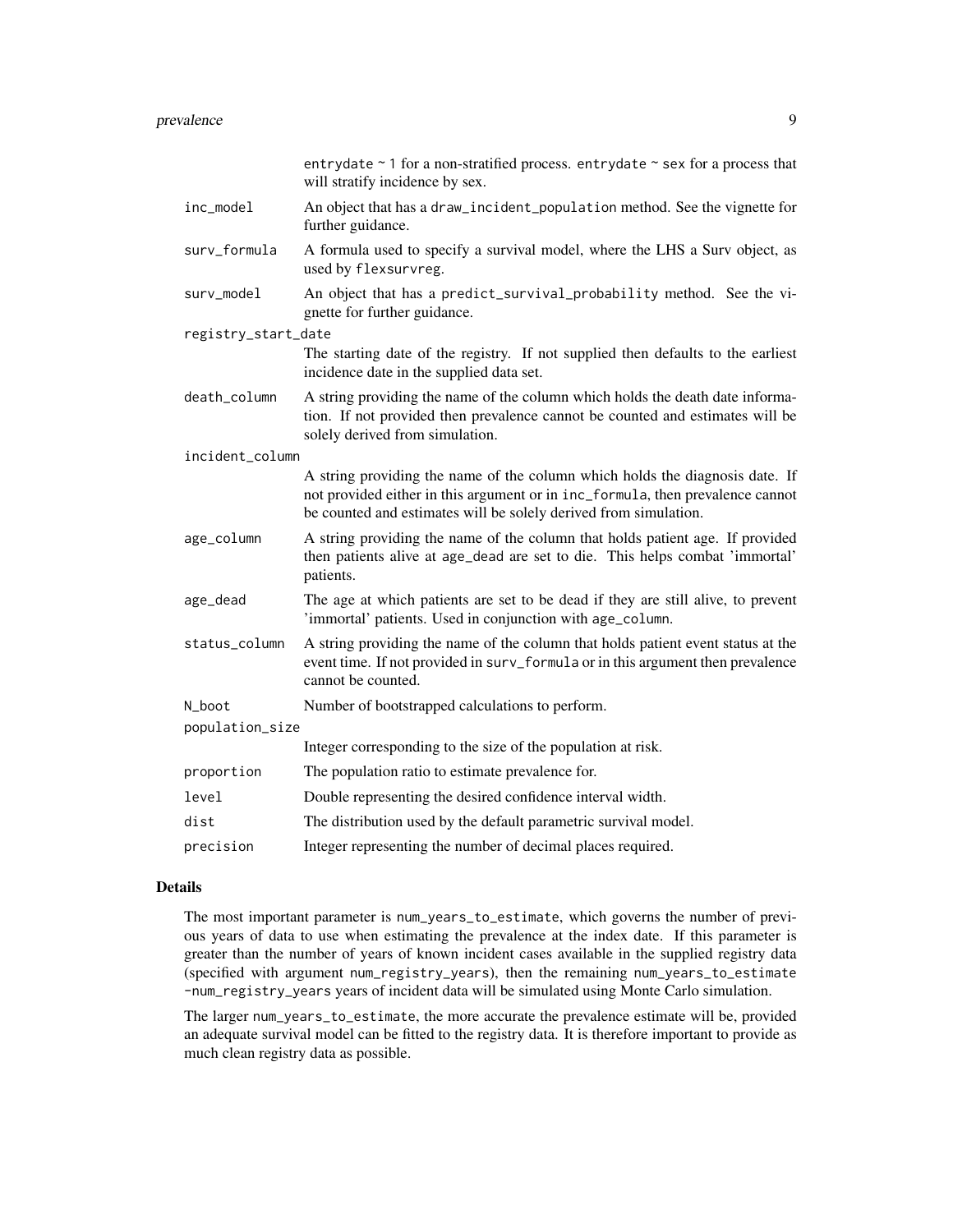Prevalence arises from two stochastic processes: incidence and survival. This is reflected in the function arguments by multiple options for each of these processes.

The incidence process is specified by an object that has an associated draw\_incident\_population method, which produces the new incident population. The default implementation is a homogeneous Poisson process, whereby interarrival times are distributed according to an exponential distribution. The inc\_formula argument specifies the nature of this process, see the description for more details. See the vignette for guidance on providing a custom incidence object.

The survival process is characterised by a method predict\_survival\_probability, that estimates the probability of a given individual being alive at the index date. The default object is a parametric distribution with the functional form being specified in surv\_formula and distribution given in dist. See the vignette for guidance on providing a custom survival model.

#### Value

A prevalence object containing the following attributes:

| estimates              | Prevalence estimates at the specified years as both absolute and rates.                                                                                                                                                                                                                                                                                                                                                                                                                                                                                                                                |  |
|------------------------|--------------------------------------------------------------------------------------------------------------------------------------------------------------------------------------------------------------------------------------------------------------------------------------------------------------------------------------------------------------------------------------------------------------------------------------------------------------------------------------------------------------------------------------------------------------------------------------------------------|--|
| simulated              | A data. table containing simulated incident cases from each bootstrap iteration<br>Each row corresponds to a simulated incident case with their simulated attributes<br>and survival status. Binary flags are provided beginning prev_, which indicate<br>whether that person contributed to the prevalence for the specified time-period.<br>The prev_registry flag indicates whether that person was incident during the<br>registry time-span and alive at the index. These cases are used to assess the<br>model fit, as the numbers can be simply compared to the known registry preva-<br>lence. |  |
| counted                | The number of incident cases present in the registry data set.                                                                                                                                                                                                                                                                                                                                                                                                                                                                                                                                         |  |
| $full\_surv\_model$    |                                                                                                                                                                                                                                                                                                                                                                                                                                                                                                                                                                                                        |  |
|                        | The survival model built on the complete registry data set.                                                                                                                                                                                                                                                                                                                                                                                                                                                                                                                                            |  |
| full_inc_model         | The incidence model built on the complete registry data set.                                                                                                                                                                                                                                                                                                                                                                                                                                                                                                                                           |  |
| surv_models            | A list of the survival models fitted to each bootstrap iteration.                                                                                                                                                                                                                                                                                                                                                                                                                                                                                                                                      |  |
| inc_models             | A list of the incidence models fitted to each bootstrap iteration.                                                                                                                                                                                                                                                                                                                                                                                                                                                                                                                                     |  |
| index date             | The index date.                                                                                                                                                                                                                                                                                                                                                                                                                                                                                                                                                                                        |  |
| est_years              | The years at which prevalence is estimated at.                                                                                                                                                                                                                                                                                                                                                                                                                                                                                                                                                         |  |
| counted_incidence_rate |                                                                                                                                                                                                                                                                                                                                                                                                                                                                                                                                                                                                        |  |
|                        | The overall incidence rate in the registry data set.                                                                                                                                                                                                                                                                                                                                                                                                                                                                                                                                                   |  |
| registry_start         | The date the registry was identified at starting at.                                                                                                                                                                                                                                                                                                                                                                                                                                                                                                                                                   |  |
| proportion             | The denominator to use for estimating prevalence rates.                                                                                                                                                                                                                                                                                                                                                                                                                                                                                                                                                |  |
| status_col             | The column in the registry data containing the survival status.                                                                                                                                                                                                                                                                                                                                                                                                                                                                                                                                        |  |
| N_boot                 | The number of bootstrap iterations that were run.                                                                                                                                                                                                                                                                                                                                                                                                                                                                                                                                                      |  |
| means                  | Covariate means, used when plotting Kaplan-Meier estimators using survfit.                                                                                                                                                                                                                                                                                                                                                                                                                                                                                                                             |  |
| max_event_time         | The maximum time-to-event in the registry data. Again, used in survfit to<br>scale the time-axis.                                                                                                                                                                                                                                                                                                                                                                                                                                                                                                      |  |
| pval                   | The p-value resulting from a hypothesis test on the difference between the sim-<br>ulated and counted prevalence on the time-span covered by the registry. Tests<br>the prevalence fit; if a significant result is found then further diagnostics are<br>required.                                                                                                                                                                                                                                                                                                                                     |  |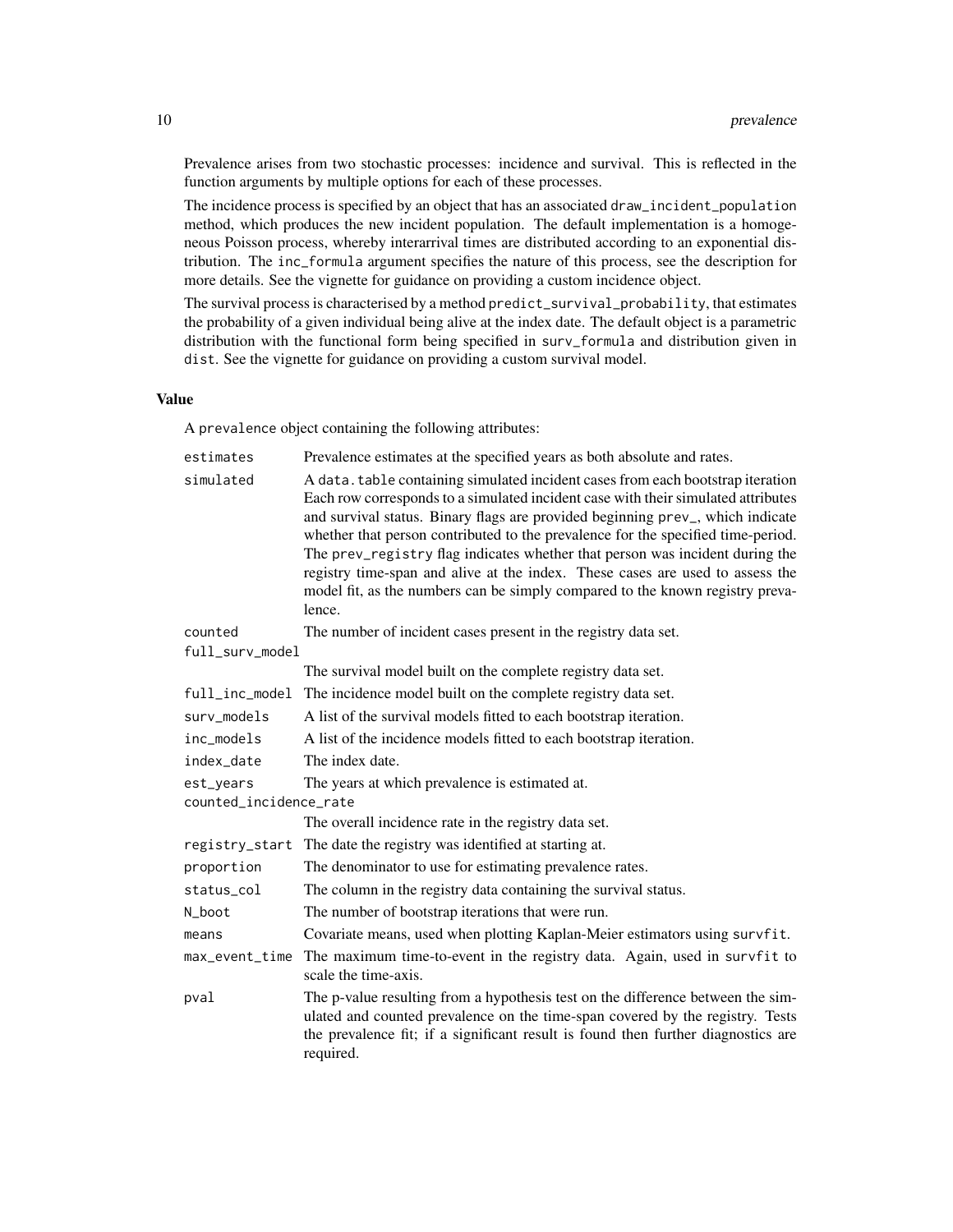#### <span id="page-10-0"></span>prevsim that the contract of the contract of the contract of the contract of the contract of the contract of the contract of the contract of the contract of the contract of the contract of the contract of the contract of t

#### References

Crouch, Simon, et al. "Determining disease prevalence from incidence and survival using simulation techniques." Cancer epidemiology 38.2 (2014): 193-199.

#### See Also

Other prevalence functions: [test\\_prevalence\\_fit\(](#page-16-1))

#### Examples

```
data(prevsim)
## Not run:
data(prevsim)
prevalence(index='2013-01-30',
           num_years_to_estimate=c(3, 5, 10, 20),
           data=prevsim,
           inc_formula = entrydate ~ sex,
           surv_formula = Surv(time, status) \sim age + sex,
           dist='weibull',
           population_size = 1e6,
           death_column = 'eventdate')
```
## End(Not run)

prevsim *Simulated patient dataset.*

#### **Description**

A dataset in the format of a disease registry, where the outcome being modelled is death due to the simulated disease. The registry began in January 2003, with 1000 incident cases being recorded over a period of nearly exactly ten years. The patients are followed up for a further two years until 17.03.2015, at which point any subjects alive are marked as right censored.

#### Usage

prevsim

#### Format

A data frame with 1000 rows and 6 columns:

time time between date of diagnosis and death or censorship in days

status event marker; 1 if patient is deceased and 0 if alive or censored

age age in years at point of entry into the registry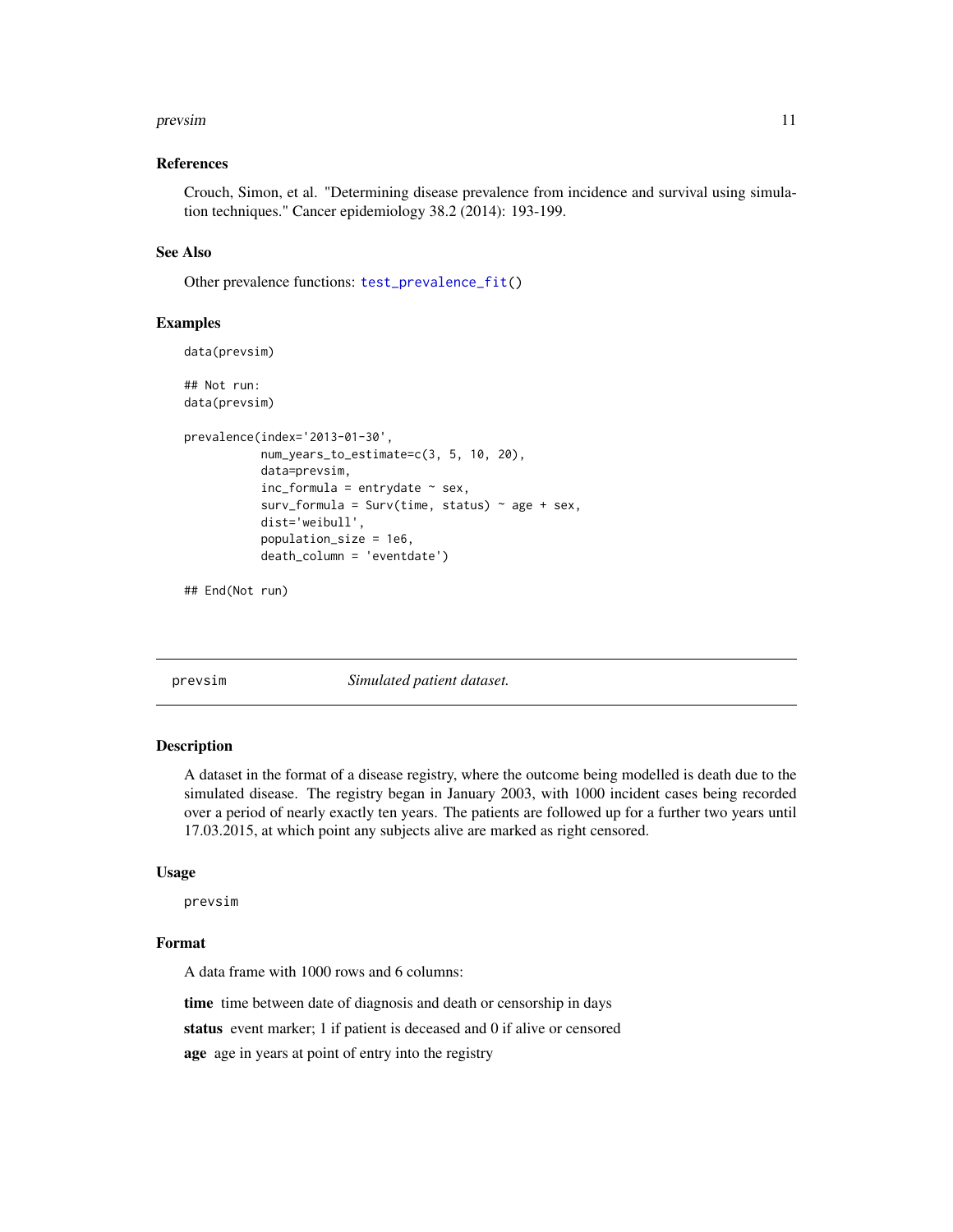<span id="page-11-0"></span>sex string with values 'M' and 'F' entrydate date of entry into the registry in YYYY-MM-DD format eventdate date of death or censorship in YYYY-MM-DD format

#### Details

Demographic and disease-specific data required for prevalence estimations are included, such as sex, age, and dates of entry and event. eventdate marks the date of the last known follow-up with the patient, corresponding to death (status = 1) or censorship (status =  $\theta$ ).

rprev *rprev: Estimate disease point prevalence using a combination of registry data and Monte Carlo simulations.*

#### Description

The rprev package uses available registry data to estimate point prevalence at a specified index date. This is done by fitting two models to the registry data: an incidence and a survival model. The first model is used to generate an incident population with the survival model determining whether an individual is alive at the index date and therefore contributing to prevalence.

#### Details

Prevalence is estimated using incident cases from a set number of years, where the larger this values the more accurate the prevalence estimates are. However, if the user asks to use more years of incident cases than are available in the registry data set, then the remaining years of incidence are simulated.

The primary function in this package is thereby [prevalence](#page-7-1), which performs the combination of counted incidence from the registry data, and the simulated cases, along with the calculation of their survival probabilities at the index date.

[test\\_homogeneity](#page-14-1) provides a summary of the incident cases in the registry data set, allowing for inspection of whether the default homogeneous Poisson process assumption holds for the disease in question.

sim\_prevalence *Estimate prevalence using Monte Carlo simulation.*

#### Description

Estimates prevalent cases at a specific index date by use of Monte Carlo simulation. Simulated cases are marked with age and sex to enable agreement with population survival data where a cure model is used, and calculation of the posterior distributions of each.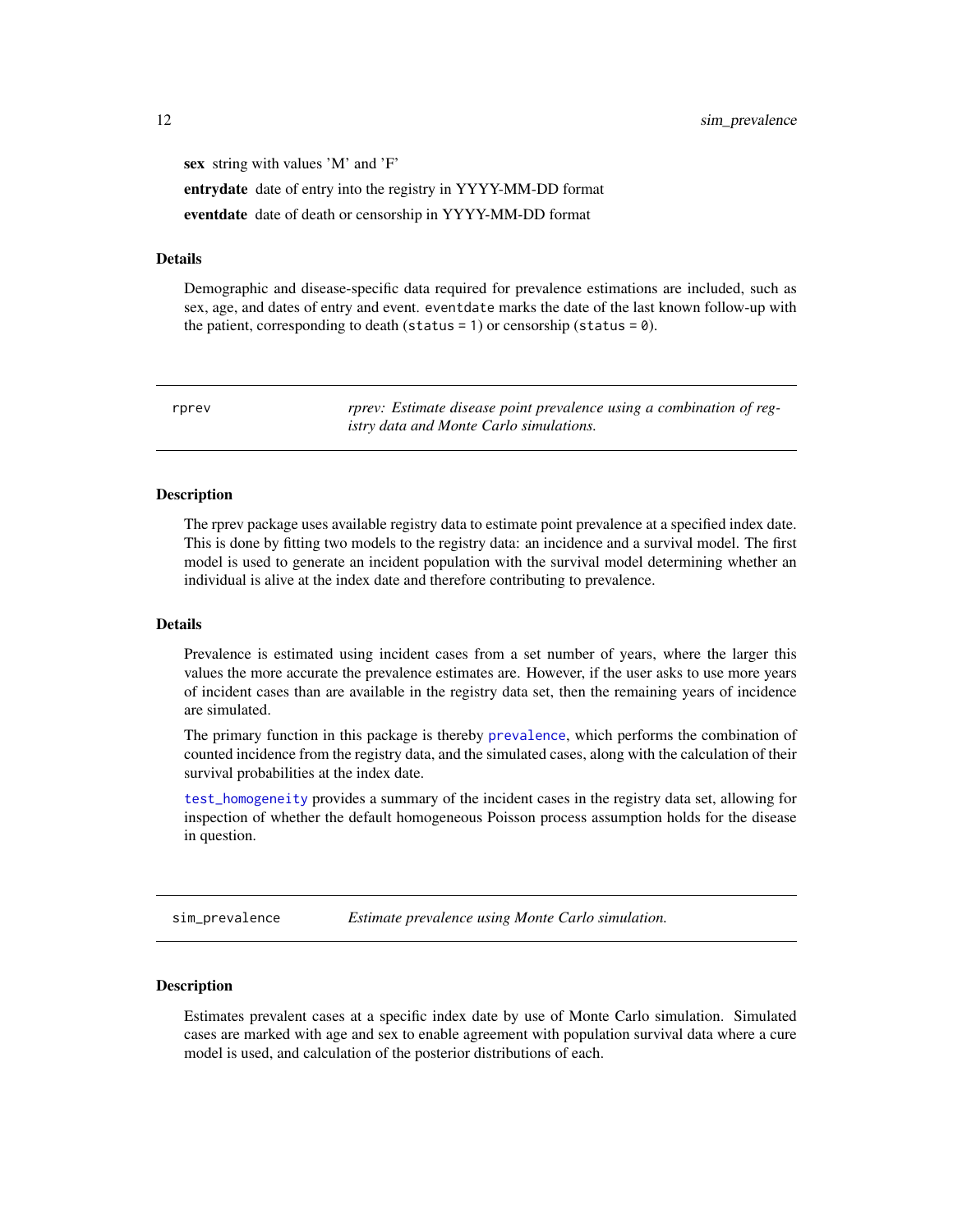sim\_prevalence 13

# Usage

```
sim_prevalence(
  data,
  index,
  starting_date,
  inc_model,
  surv_model,
  age\_column = "age",N_boot = 1000,
  age\_dead = 100)
```
# Arguments

| data          | A data frame with the corresponding column names provided in form.                                                                                                             |
|---------------|--------------------------------------------------------------------------------------------------------------------------------------------------------------------------------|
| index         | The date at which to estimate point prevalence as a string in the format YYYY-<br>MM-DD.                                                                                       |
| starting_date | The initial date to start simulating prevalence from as a Date object. Typically<br>the index date - (Nyears * 365.25). Allows for non-whole year prevalence esti-<br>mations. |
| inc_model     | An object that has a draw_incident_population method. See the vignette for<br>further guidance.                                                                                |
| surv_model    | An object that has a predict_survival_probability method. See the vi-<br>gnette for further guidance.                                                                          |
| age_column    | A string providing the name of the column that holds patient age. If provided<br>then patients alive at age_dead are set to die. This helps combat 'immortal'<br>patients.     |
| N_boot        | Number of bootstrapped calculations to perform.                                                                                                                                |
| age_dead      | The age at which patients are set to be dead if they are still alive, to prevent<br>'immortal' patients. Used in conjunction with age_column.                                  |

# Value

A list with the following attributes:

| A data table containing the simulated incident populations from each simulation |
|---------------------------------------------------------------------------------|
|                                                                                 |
|                                                                                 |
|                                                                                 |
|                                                                                 |
|                                                                                 |
|                                                                                 |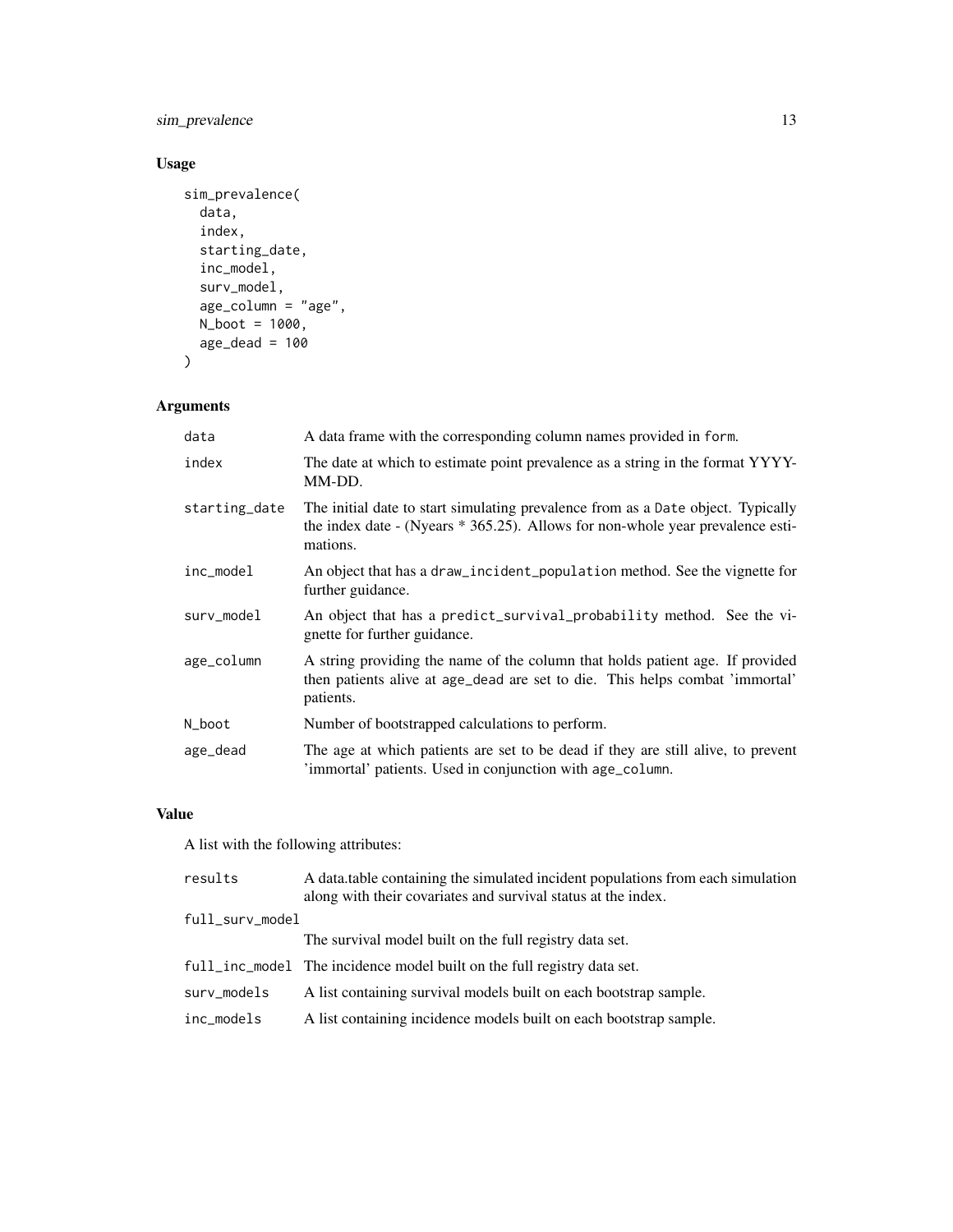<span id="page-13-0"></span>summary.survfit.prev *Obtain N-year survival probability estimates.*

#### Description

Summarises survival information at pre-specified years of interest on a survfit.prev object.

#### Usage

## S3 method for class 'survfit.prev' summary(object, years =  $c(1, 3, 5), ...$ )

#### Arguments

| object                  | A survfit.prev object.                                                                                   |
|-------------------------|----------------------------------------------------------------------------------------------------------|
| vears                   | A vector of years for which to estimate survival probability from the boot-<br>strapped survival curves. |
| $\cdot$ $\cdot$ $\cdot$ | Arguments passed to main summary function.                                                               |

#### Details

Survival probability is estimated as the mean of the bootstrapped survival curves at a specific timepoint, with 2.5 confidence intervals. Survival probability can only be estimated at time points less than the maximum survival time in the original dataset that the prevalence object was fitted to.

# Value

None, displays the survival probabilities to screen as a side-effect.

#### Examples

```
data(prevsim)
## Not run:
prev_obj <- prevalence(Surv(time, status) ~ age(age) + sex(sex) +
                       entry(entrydate) + event(eventdate),
                       data=prevsim, num_years_to_estimate = c(5, 10),
                       population_size=1e6, start = "2005-09-01",
                       num\_reg\_years = 8, cure = 5)
survobj <- survfit(prev_obj, newdata=list(age=65, sex=0))
summary(survobj)
summary(survobj, years=c(1, 3, 5, 7))
## End(Not run)
```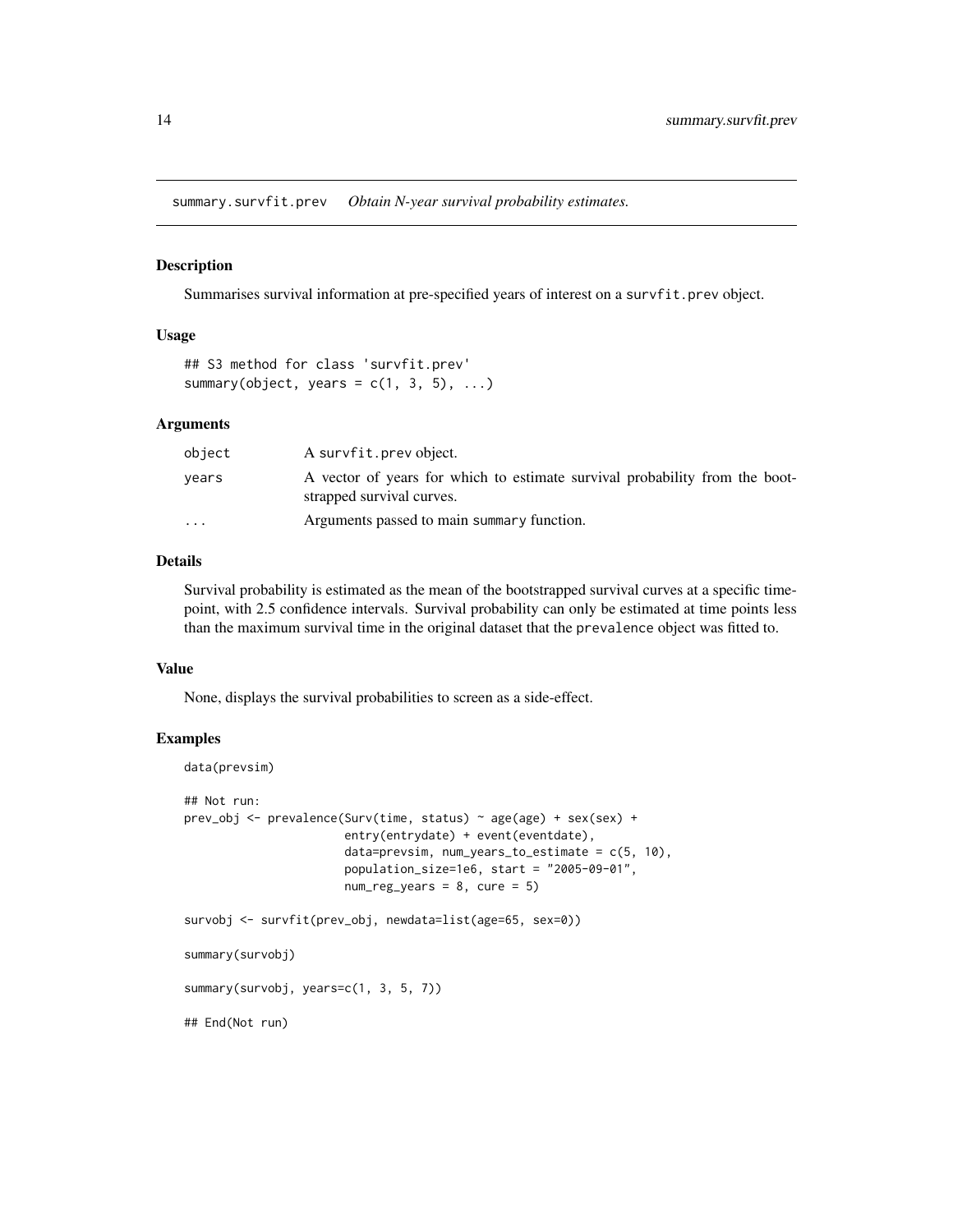# <span id="page-14-0"></span>Description

Calculates bootstrapped survival probabilities from the Weibull models fitted to the prevalence object.

#### Usage

```
## S3 method for class 'prevalence'
survfit(formula, newdata = NULL, ...)
```
# Arguments

| formula  | A prevalence object.                                                                                                                                                                     |
|----------|------------------------------------------------------------------------------------------------------------------------------------------------------------------------------------------|
| newdata  | A list or data frame with the covariate values to calculate survival probabilities<br>for. Defaults to using the mean values from the the original dataset that the<br>model was fit to. |
| $\cdots$ | Other arguments to survfit.                                                                                                                                                              |

# Value

An S3 object of class survfit.prev with the following attributes:

| time     | A vector of time points at which survival probability has been calculated.                                                                    |
|----------|-----------------------------------------------------------------------------------------------------------------------------------------------|
| surv     | A matrix of survival probabilities, where the rows represent a different boot-<br>strapped Weibull model, and the columns are each timepoint. |
| fullsurv | A vector of survival probabilities for the predictors provided in newdata.                                                                    |

<span id="page-14-1"></span>

| test_homogeneity | Inspects disease incidence for its compatibility with a homogeneous |
|------------------|---------------------------------------------------------------------|
|                  | Poisson process.                                                    |

# Description

Calculates incidence by year of the registry data, along with mean incidence with confidence intervals. A smoothed cumulative incidence function is fit to the data for inspecting deviations in the registry data from a homogeneous Poisson process.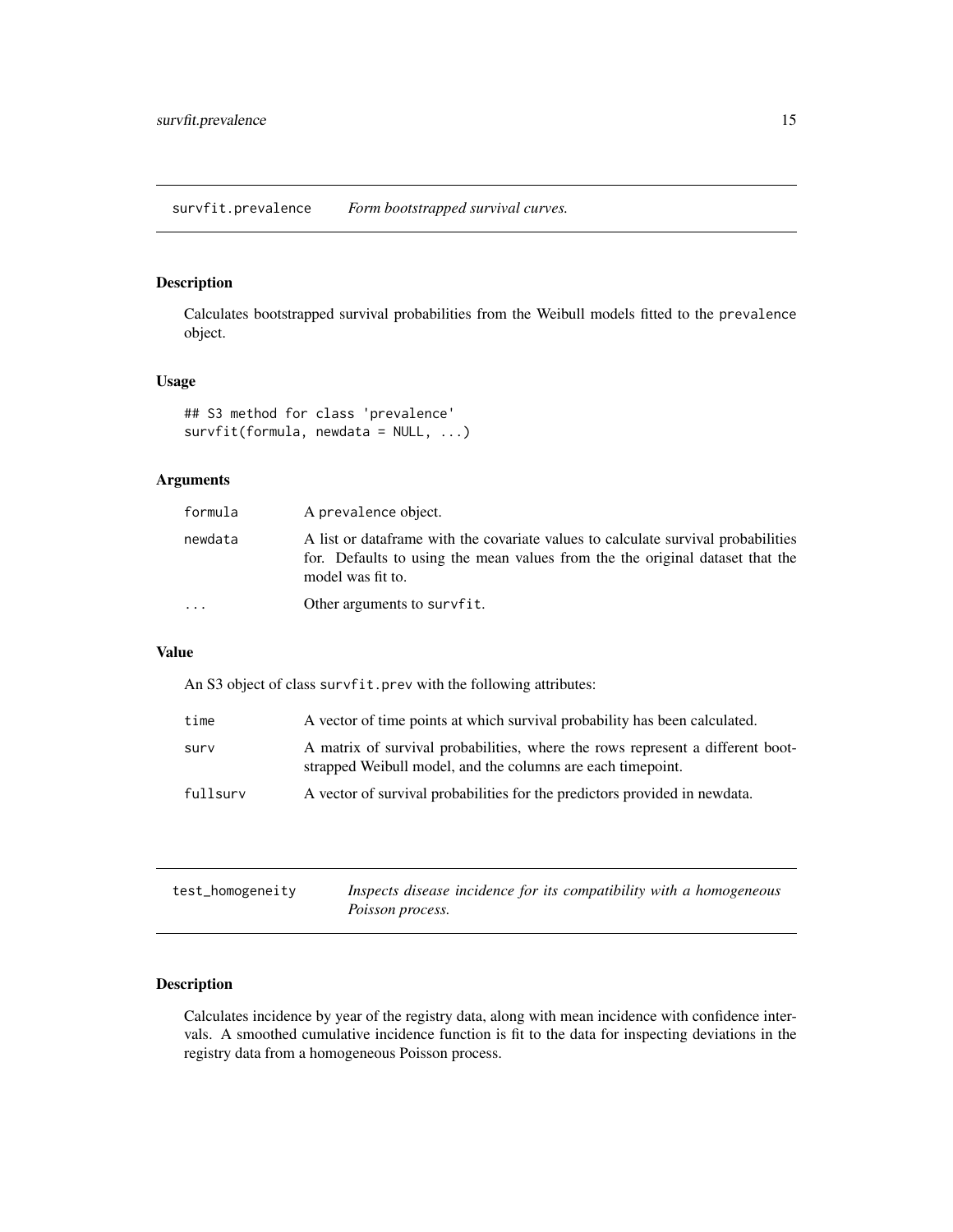#### Usage

```
test_homogeneity(
  entry,
  year_start = "01-01",
  truncate_start = FALSE,
  truncate_end = FALSE,
  population_size = NULL,
  df = 4,
  proportion = 1e+05,
  level = 0.95,precision = 2
)
```
#### Arguments

| Vector of diagnosis dates for each patient in the registry in the format YYYY-<br>entry<br>MM-DD.                      |  |
|------------------------------------------------------------------------------------------------------------------------|--|
| Date which to use to delimit years in the format MM-DD. See details for how<br>year_start<br>this is used.             |  |
| truncate_start See details.                                                                                            |  |
| See details.<br>truncate end<br>population_size                                                                        |  |
| The population of the area covered by the registry. If not provided then only<br>absolute incidence can be calculated. |  |
| df<br>The desired degrees of freedom of the smooth.                                                                    |  |
| The denominator of the incidence rate.<br>proportion                                                                   |  |
| level<br>The desired confidence interval width.                                                                        |  |
| precision<br>The number of decimal places required.                                                                    |  |

#### Details

Annual incidence rates are calculated for every year that is present in entry, with years being delimited by the date specified in year\_start that include every incident case. For example, under the default values, if the earliest incident date in entry is 1981-04-28, and the latest is 2016-12-16, then annual incidence rates will be calculated with the boundaries [1981-01-01, 1982-01-01), ..., [2016-01-01, 2017-01-01).

If year\_start was specified as '09-01' then the boundaries would be [1980-09-01, 1981-09-01), ..., [2016-09-01, 2017-09-01).

The truncate\_start and truncate\_end arguments remove incident cases in the first and last years before and after the yearly boundaries respectively.

So if they were both TRUE, with year\_start as '09-01' as before, then the boundaries would be [1981-09-01, 1982-09-01), ..., [2015-09-01, 2016-09-01), i.e. the incident cases in [1981-04-28, 1981-09-01) are discarded by truncate\_start and those in [2016-09-01, 2016-12-16] removed by truncate\_end.

This helps to ensure that annual incidence is measured on a time-scale appropriate for your registry.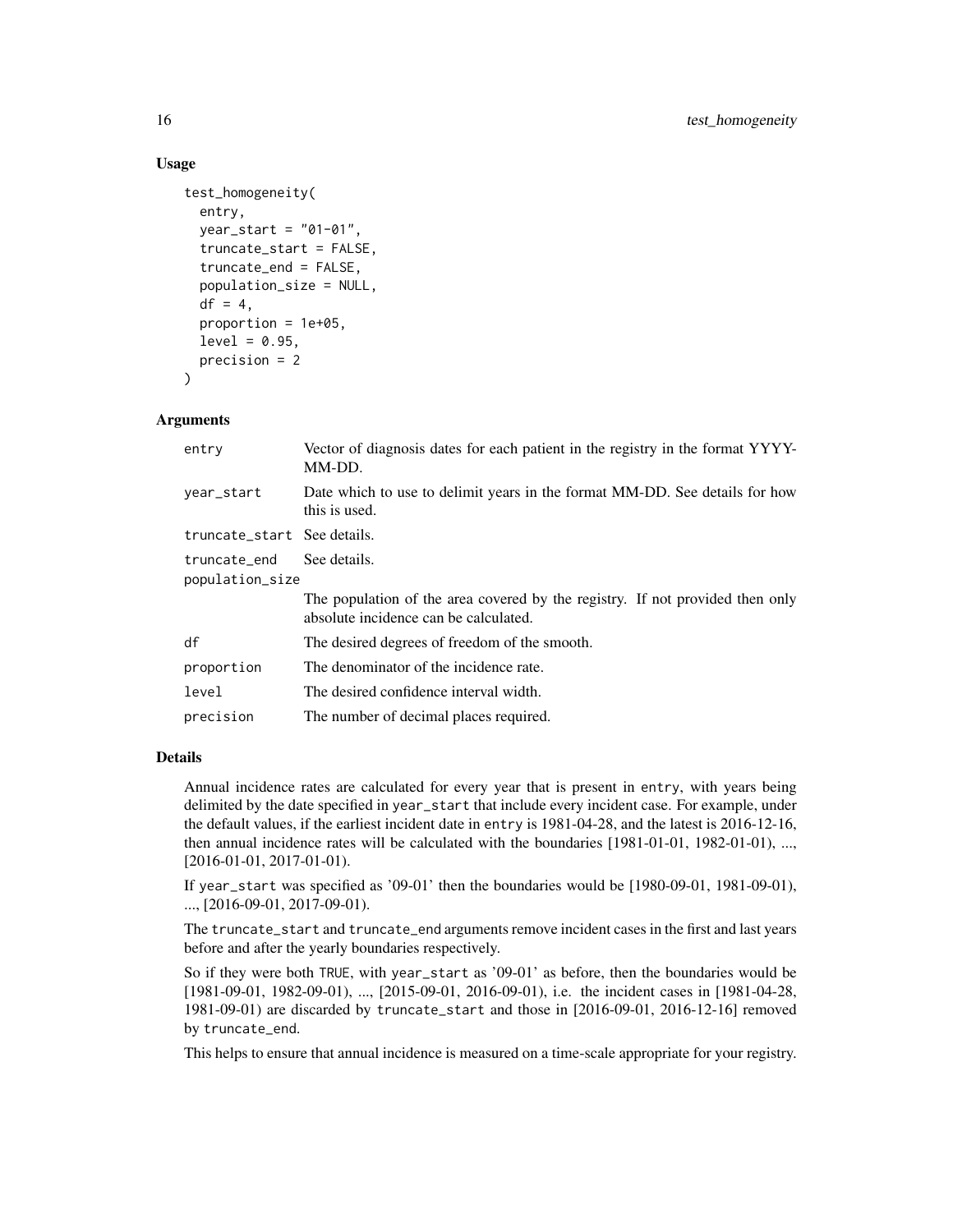# <span id="page-16-0"></span>Value

An S3 object of class incidence with the following attributes:

yearly\_incidence

|                   | Vector of absolute incidence values for each included year of the registry                                                                                                       |
|-------------------|----------------------------------------------------------------------------------------------------------------------------------------------------------------------------------|
| ordered_diagnoses |                                                                                                                                                                                  |
|                   | Vector of times (days) between diagnosis date and the earliest date of inclusion<br>in the registry, ordered shortest to longest.                                                |
| smooth            | Smooth fitted to the cumulative incidence data.                                                                                                                                  |
| index_dates       | Dates delimiting the years in which incidence is calculated.                                                                                                                     |
| mean              | List containing absolute yearly incidence as well as relative rates.                                                                                                             |
| pvals             | p-values resulting to a test of over and under dispersion on the incidence data<br>respectively. Used to test the suitability of the homogeneous Poission process<br>assumption. |
| dof               | Degrees of freedom of the smooth.                                                                                                                                                |

# Examples

data(prevsim)

## Not run: test\_homogeneity(prevsim\$entrydate)

## End(Not run)

<span id="page-16-1"></span>test\_prevalence\_fit *Test simulated prevalence fit.*

# Description

Calculates a Chi squared test between predicted yearly contributions to prevalence, and the observed values obtained from the registry, indicating whether the simulated prevalence values are accurate.

# Usage

```
test_prevalence_fit(object)
```
# Arguments

object A prevalence object.

#### Value

P-value from a chi-squared test of difference between prevalence prediction and counted prevalence at the index date.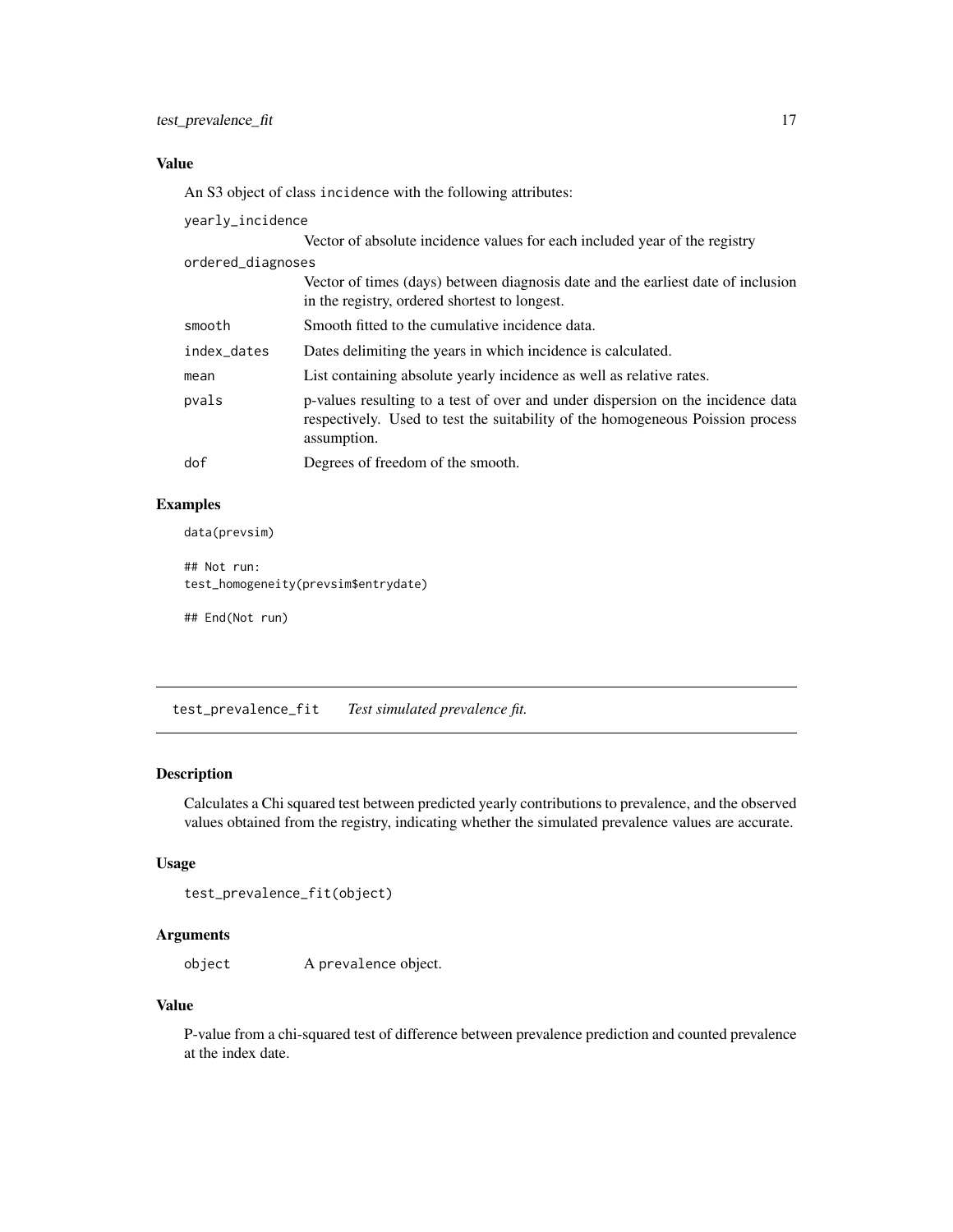# See Also

Other prevalence functions: [prevalence\(](#page-7-1))

#### Examples

```
data(prevsim)
## Not run:
obj <- prevalence(Surv(time, status) ~ age(age) + sex(sex) + entry(entrydate) + event(eventdate),
                  data=prevsim, num_years_to_estimate = c(5, 10), population_size=1e6,
                  start = "2005-09-01",
                  num\_reg\_years = 8, cure = 5)
test_prevalence_fit(obj)
## End(Not run)
```
#### UKmortality *General population survival data.*

# Description

A dataset containing daily population survival rates for individuals up to 100 years old, from the UK population, derived from the 2009 mortality rates found at: [https://www.ons.gov.uk/](https://www.ons.gov.uk/peoplepopulationandcommunity/birthsdeathsandmarriages/lifeexpectancies/datasets/nationallifetablesunitedkingdomreferencetables) [peoplepopulationandcommunity/birthsdeathsandmarriages/lifeexpectancies/datasets/](https://www.ons.gov.uk/peoplepopulationandcommunity/birthsdeathsandmarriages/lifeexpectancies/datasets/nationallifetablesunitedkingdomreferencetables) [nationallifetablesunitedkingdomreferencetables](https://www.ons.gov.uk/peoplepopulationandcommunity/birthsdeathsandmarriages/lifeexpectancies/datasets/nationallifetablesunitedkingdomreferencetables), Adapted from public sector information licensed under the Open Government Licence v3.0. Data were relabelled according to the mean year of the three-year birth window. It is stored as a data.table for efficient access.

#### Usage

UKmortality

#### Format

A data frame with 109575 rows and 3 columns:

age age in days

sex string, either 'M' or 'F'

surv survival probability, estimated as the cumulative product of  $(1$  - mortality rate)

<span id="page-17-0"></span>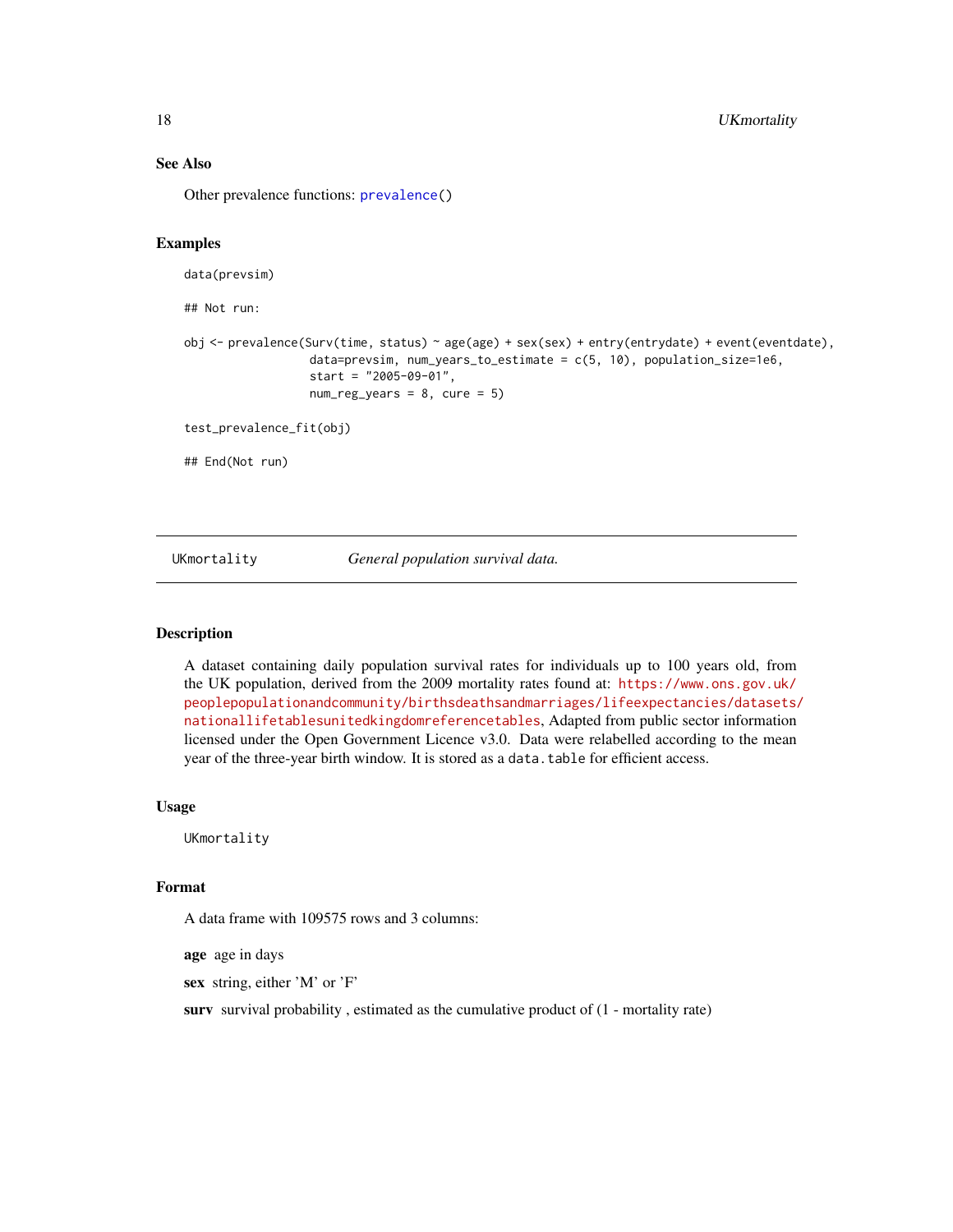<span id="page-18-0"></span>validate\_incidence\_model

*Tests custom incidence models*

# Description

Runs checks to assess whether a custom incidence model is suitable for use in prevalence. Provides useful diagnostic messages if any issues are encountered.

#### Usage

```
validate_incidence_model(object, data, timeframe = 3652)
```
# Arguments

| object    | An incidence model to be tested                                                                                                                |
|-----------|------------------------------------------------------------------------------------------------------------------------------------------------|
| data      | Registry data in the form of a data frame. Ideally will be the same source that<br>will be used for the prevalence estimation later on.        |
| timeframe | How long to generate incident cases for in days. This is disease-specific, but the<br>default of ten years should work well for most diseases. |

#### Value

The dummy incident population that has been generated to allow for further diagnostics to be run.

validate\_survival\_model

*Tests that a custom survival object has the required attributes for use in the* prevalence *function.*

#### Description

Runs checks to assess whether a custom survival model is suitable for use in prevalence. Provides useful diagnostic messages if any issues are encountered.

#### Usage

```
validate_survival_model(object, data, timeframe = 3652, sample_size = 10)
```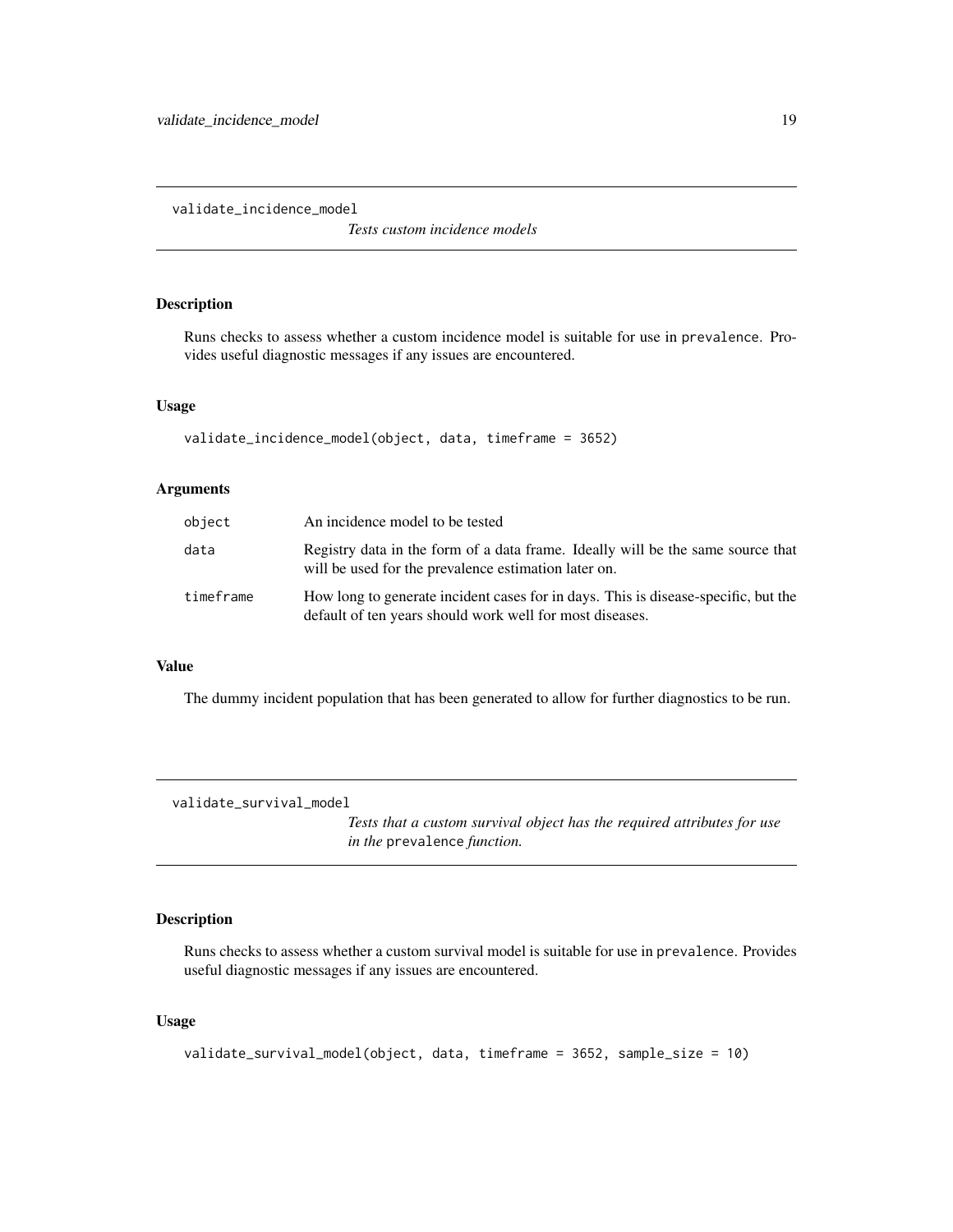# Arguments

| object      | The custom survival object.                                                                                                                                                         |
|-------------|-------------------------------------------------------------------------------------------------------------------------------------------------------------------------------------|
| data        | Registry data in the form of a data frame. Ideally will be the same source that<br>will be used for the prevalence estimation later on.                                             |
| timeframe   | Maximum time at which to test survival probability in days. If not supplied then<br>chooses random values over a period of 10 years, which should be suitable for<br>many diseases. |
| sample_size | The number of randomly drawn individuals to predict sample size for.                                                                                                                |

# Value

None. Instead, messages get displayed to the console.